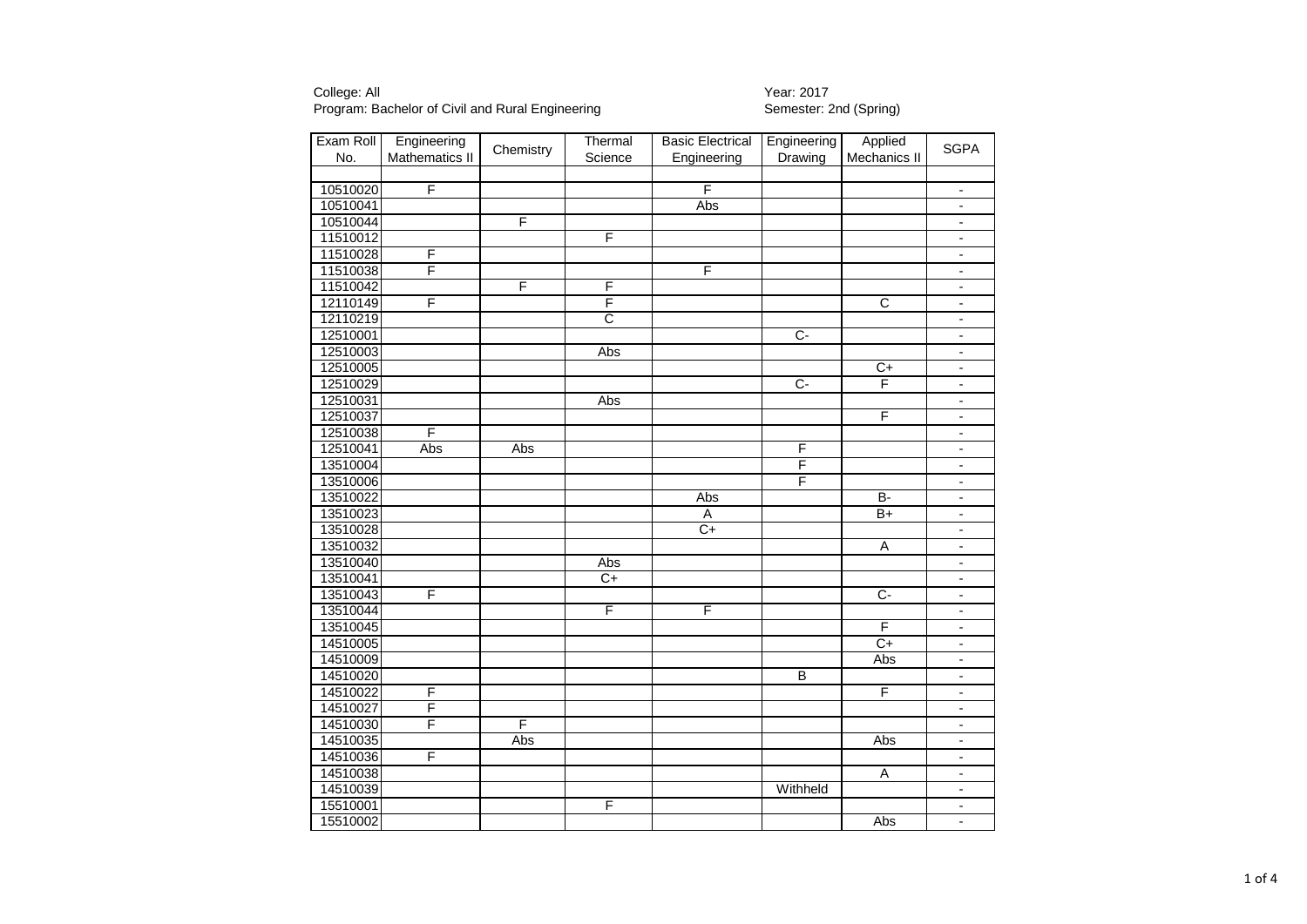| Exam Roll | Engineering    | Chemistry | Thermal | <b>Basic Electrical</b> | Engineering     | Applied               | <b>SGPA</b>              |
|-----------|----------------|-----------|---------|-------------------------|-----------------|-----------------------|--------------------------|
| No.       | Mathematics II |           | Science | Engineering             | Drawing         | Mechanics II          |                          |
|           |                |           |         |                         |                 |                       |                          |
| 15510011  |                |           | Abs     |                         |                 |                       | $\overline{\phantom{a}}$ |
| 15510012  |                |           | F       |                         |                 |                       |                          |
| 15510013  |                |           |         | F                       |                 | F                     | $\overline{\phantom{a}}$ |
| 15510016  |                |           |         |                         | Abs             |                       | $\overline{\phantom{a}}$ |
| 15510017  |                |           |         |                         | F               |                       | $\overline{\phantom{a}}$ |
| 15510023  |                | Abs       |         |                         |                 |                       | $\overline{\phantom{a}}$ |
| 15510024  |                |           |         |                         | F               | Abs                   | $\overline{\phantom{a}}$ |
| 15510029  |                |           |         |                         | Abs             |                       | $\overline{\phantom{a}}$ |
| 15510031  |                |           | Abs     | Abs                     |                 |                       | $\overline{\phantom{a}}$ |
| 15510034  |                |           |         |                         | F               |                       | $\blacksquare$           |
| 15510039  |                |           |         | F                       |                 |                       | $\overline{\phantom{a}}$ |
| 15510041  |                |           |         | F                       |                 |                       | $\overline{\phantom{a}}$ |
| 15510043  |                |           |         |                         | F               |                       | $\blacksquare$           |
| 15510048  |                |           | Abs     |                         |                 |                       | $\blacksquare$           |
| 16510001  |                | Abs       |         |                         |                 |                       | $\overline{\phantom{a}}$ |
| 16510003  |                | F         |         |                         |                 |                       | $\blacksquare$           |
| 16510004  |                | F         |         |                         |                 | Abs                   | $\overline{\phantom{a}}$ |
| 16510005  |                | Abs       |         |                         |                 |                       | $\blacksquare$           |
| 16510010  |                |           |         |                         |                 | Abs                   | $\overline{\phantom{a}}$ |
| 16510012  |                |           |         |                         |                 | Abs                   | $\overline{\phantom{a}}$ |
| 16510013  |                | D+        |         |                         |                 | Abs                   | $\overline{\phantom{a}}$ |
| 16510015  |                | F         |         |                         |                 | $\overline{\text{c}}$ | $\overline{\phantom{a}}$ |
| 16510016  |                | F         |         |                         |                 |                       | $\overline{\phantom{a}}$ |
| 16510017  | F              |           |         |                         |                 | Abs                   | $\overline{\phantom{a}}$ |
| 16510018  |                |           |         |                         |                 | Abs                   | $\overline{\phantom{a}}$ |
| 16510020  |                | F         |         |                         | F               |                       | $\overline{\phantom{a}}$ |
| 16510021  |                |           |         |                         | F               |                       | $\overline{\phantom{a}}$ |
| 16510022  |                | Abs       |         |                         |                 | Abs                   | $\overline{\phantom{a}}$ |
| 16510025  |                | F         |         |                         |                 |                       | $\blacksquare$           |
| 16510028  |                | Abs       |         |                         |                 |                       | $\overline{\phantom{a}}$ |
| 16510029  | F              | F         |         |                         |                 |                       | $\overline{\phantom{a}}$ |
| 16510030  |                | Abs       |         |                         | F               |                       | $\blacksquare$           |
| 16510032  |                | F         |         |                         |                 |                       | $\blacksquare$           |
| 16510033  |                |           |         |                         | Abs             |                       | $\overline{\phantom{a}}$ |
| 16510036  |                |           |         |                         |                 | $\overline{B}$        | $\overline{\phantom{a}}$ |
| 16510038  |                | F         |         |                         |                 |                       | ÷,                       |
| 16510039  |                |           |         |                         | Abs             |                       | $\blacksquare$           |
| 16521030  |                | F         |         |                         |                 | Abs                   | $\overline{\phantom{a}}$ |
| 17510001  | F              | F         | F       | Abs                     | Abs             | Abs                   | $\overline{\phantom{a}}$ |
| 17510002  | F              | F         | F       | F                       | $\overline{D+}$ | Abs                   | $\overline{a}$           |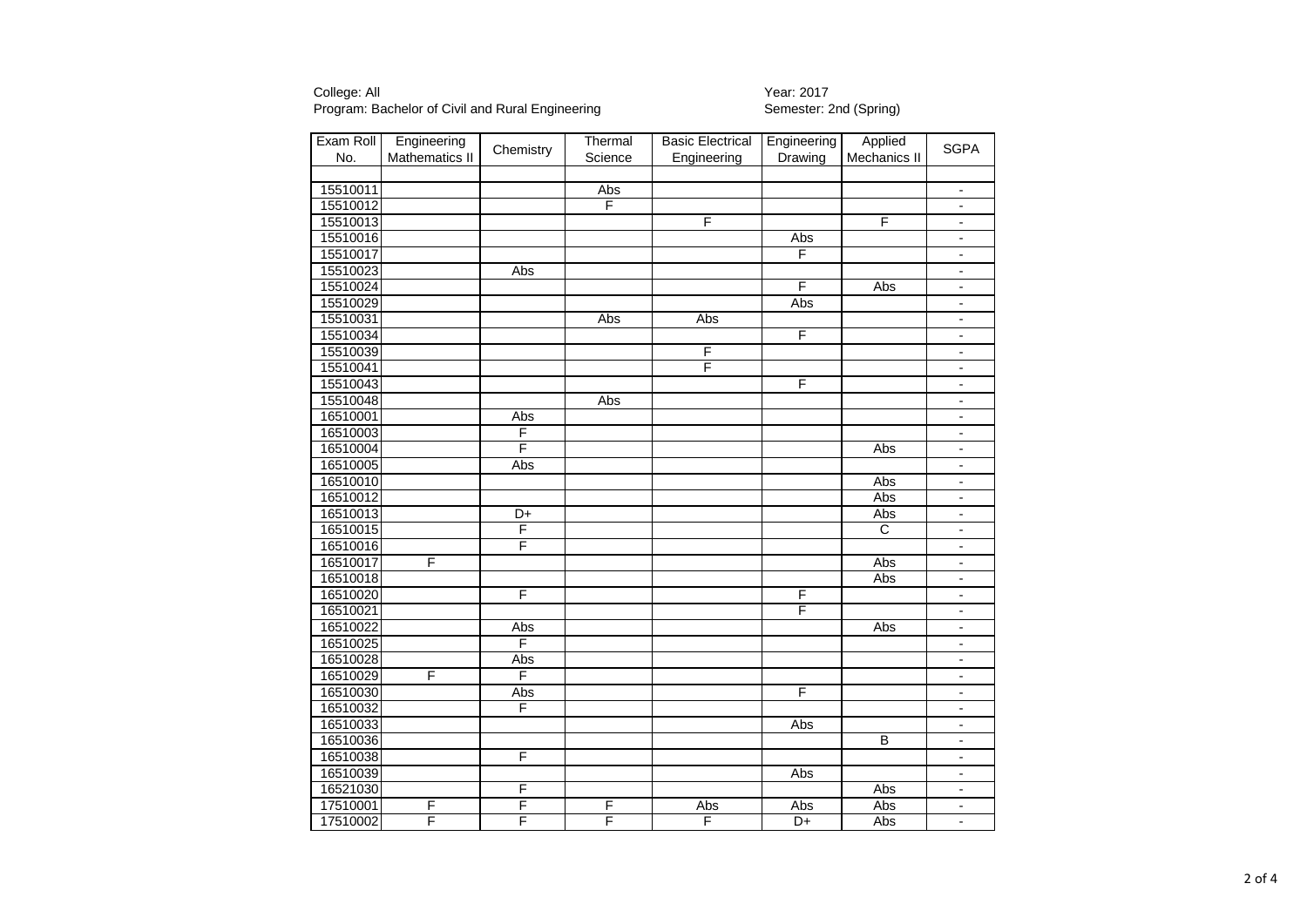| Exam Roll | Engineering     | Chemistry               | Thermal        | <b>Basic Electrical</b> | Engineering           | Applied               | <b>SGPA</b>                  |
|-----------|-----------------|-------------------------|----------------|-------------------------|-----------------------|-----------------------|------------------------------|
| No.       | Mathematics II  |                         | Science        | Engineering             | Drawing               | Mechanics II          |                              |
|           |                 |                         |                |                         |                       |                       |                              |
| 17510003  | А-              | <b>B-</b>               | F              | $B+$                    | А-                    | $C+$                  | $\overline{\phantom{a}}$     |
| 17510004  | F               | F                       | F              | F                       | $\overline{\text{c}}$ | F                     | $\overline{\phantom{a}}$     |
| 17510005  | F               | $B+$                    | $\overline{C}$ | $B+$                    | F                     | F                     |                              |
| 17510006  | C               | C+                      | F              | F                       | F                     | F                     | $\overline{\phantom{a}}$     |
| 17510007  | F               | ᠻ                       | Abs            | F                       | Abs                   | Abs                   | $\overline{\phantom{a}}$     |
| 17510008  | F               | $\overline{\mathsf{F}}$ | F              | F                       | F                     | F                     | $\blacksquare$               |
| 17510009  | Abs             | F                       | F              | Abs                     | Abs                   | Abs                   | $\overline{a}$               |
| 17510010  | Α               | $B+$                    | A              | A                       | Α                     | Α                     | 3.83                         |
| 17510011  | F               | F                       | Abs            | Abs                     | F                     | Abs                   | $\overline{\phantom{a}}$     |
| 17510012  | F               | $\overline{\text{c}}$   | F              | $\overline{C}$          | $\overline{A}$        | F                     |                              |
| 17510013  | <b>NQ</b>       | <b>NQ</b>               | Abs            | <b>NQ</b>               | <b>NQ</b>             | <b>NQ</b>             | $\overline{a}$               |
| 17510014  | C+              | $\overline{C}$          | В              | А-                      | $\overline{A}$        | Abs                   | $\overline{\phantom{a}}$     |
| 17510015  | $B+$            | А-                      | B-             | F                       | $\overline{C}$        | F                     | $\qquad \qquad \blacksquare$ |
| 17510016  | F               | $\overline{\mathsf{F}}$ | F              | F                       | F                     | F                     | $\qquad \qquad \blacksquare$ |
| 17510017  | F               | $\overline{C+}$         | F              | F                       | <b>B-</b>             | F                     | $\overline{\phantom{a}}$     |
| 17510018  | F               | F                       | F              | F                       | F                     | F                     | $\overline{\phantom{a}}$     |
| 17510019  | F               | $\overline{C+}$         | F              | F                       | F                     | F                     | $\overline{\phantom{a}}$     |
| 17510020  | F               | Ċ-                      | F              | F                       | F                     | F                     | $\qquad \qquad \blacksquare$ |
| 17510021  | $\overline{B+}$ | B                       | B-             | B                       | В                     | F                     | $\overline{\phantom{a}}$     |
| 17510022  | F               | B-                      | F              | F                       | F                     | F                     | $\overline{\phantom{a}}$     |
| 17510023  | Abs             | F                       | F              | F                       | F                     | F                     |                              |
| 17510024  | <b>B-</b>       | A-                      | $\overline{A}$ | $\overline{A}$          | $B+$                  | B-                    | 3.43                         |
| 17510025  | F               | F                       | Abs            | $\overline{C}$          | F                     | F                     | $\overline{\phantom{a}}$     |
| 17510026  | F               | F                       | Abs            | Abs                     | F                     | Abs                   | $\qquad \qquad \blacksquare$ |
| 17510027  | $\overline{C}$  | F                       | $\overline{B}$ | $B -$                   | $\overline{C}$        | F                     |                              |
| 17510028  | $B+$            | A-                      | $B+$           | $\overline{A}$          | $B -$                 | $\overline{\text{c}}$ | 3.29                         |
| 17510029  | <b>NQ</b>       | <b>NQ</b>               | Abs            | <b>NQ</b>               | <b>NQ</b>             | <b>NQ</b>             | $\overline{\phantom{a}}$     |
| 17510030  | F               | C+                      | F              | F                       | F                     | F                     | $\overline{a}$               |
| 17510031  | F               | <b>B-</b>               | F              | F                       | F                     | F                     |                              |
| 17510032  | F               | A-                      | B-             | A                       | $B+$                  | F                     | $\overline{a}$               |
| 17510033  | F               | F                       | F              | F                       | F                     | F                     | $\qquad \qquad \blacksquare$ |
| 17510034  | F               | F                       | F              | F                       | Abs                   | F                     | $\overline{\phantom{a}}$     |
| 17510035  | <b>NQ</b>       | <b>NQ</b>               | Abs            | <b>NQ</b>               | Abs                   | Abs                   | $\overline{\phantom{a}}$     |
| 17510036  | F               | F                       | F              | F                       | F                     | F                     | $\overline{\phantom{a}}$     |
| 17510037  | F               | $B+$                    | F              | F                       | <b>B-</b>             | F                     | $\blacksquare$               |
| 17510038  | $\overline{C+}$ | $\overline{C}$          | F              | F                       | $\overline{\rm c}$    | F                     | $\overline{\phantom{a}}$     |
| 17510039  | F               | $A -$                   | F              | $\overline{A}$          | $\overline{\text{c}}$ | F                     | $\overline{a}$               |
| 17510040  | $\overline{C}$  | $\overline{B}$          | B-             | F                       | F                     | F                     | $\overline{a}$               |
| 17510041  | F               | F                       | F              | F                       | F                     | F                     | $\blacksquare$               |
| 17510042  | F               | F                       | F              | F                       | Abs                   | F                     | $\overline{a}$               |